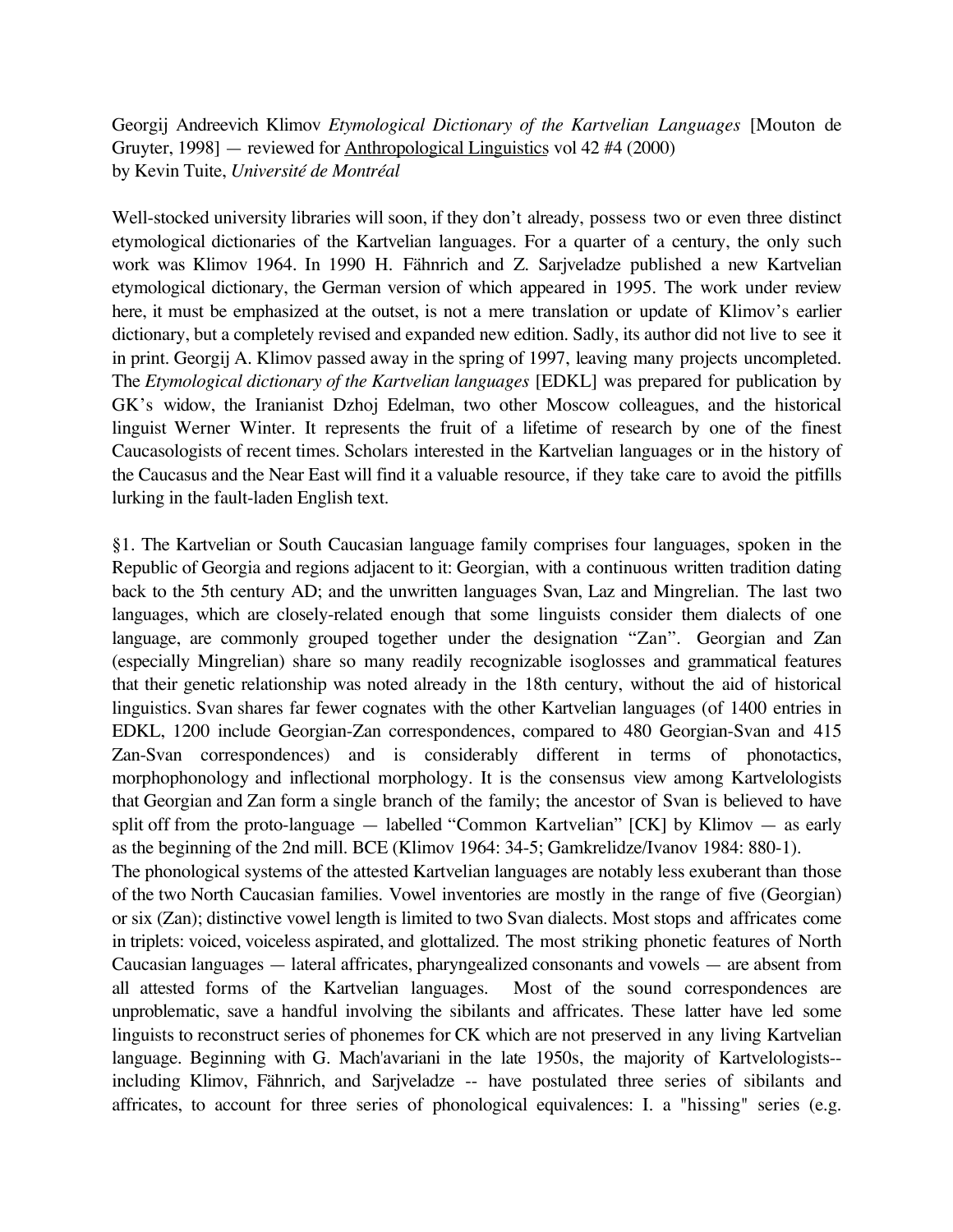Georgian sam-, Zan som-, Svan sam- < \* sam- "three"); II. a "hushing" series (e.g., Georgian šwid-, Zan škwit-, Svan i-šgwid-  $\lt^*$ šwid- "seven"), and III. a third series of uncertain phonetic nature, usually designated "hissing-hushing" (e.g. Georgian svan-, Zan šon-, Svan šwan- <  $*_{s_1}$ wan-"Svan"), (Gamq'relidze and Mach'avariani 1965). The third series is conventionally marked by a subscript "1". As has been noted since the hypothesis was first proposed, it presupposes common innovations — the shift of the original hissing-hushing series to hushing, and of the hushing series to clusters including a velar stop — in two Kartvelian languages belonging to separate branches of the family. Gamq'relidze and Mach'avariani suggest that these consonant shifts spread in an ancient West Kartvelian dialect area, which included Svan and Zan but not Georgian. At about the same time Schmidt (1962) proposed an alternative reconstruction, also shown, to which we will return later.

§2. EDKL has over 1400 entries, 20% more than Fähnrich/Sarjveladze 1990, 1995 (the Georgian and German editions are essentially identical), which in turn had 20% more entries than Klimov 1964. These increases reflect the active work of numerous Georgian and foreign linguists, although not all published etymologies have made their way into EDKL. Proto-forms are reconstructed for CK, should a Svan cognate be identified; otherwise they are only attributed to Proto-Georgian-Zan (GZ) Despite its larger size, it is evident that EDKL is in fact an incomplete work. The introduction is far shorter than in the 1964 dictionary (6 1/2 pages compared to 40), with brief discussions of the sound correspondences, the nature of the reconstructed vocabulary and its implications for the study of Kartvelian prehistory. There is insufficient, or no, treatment of such significant matters as: exceptions to the sound laws, the possible phonetic content of certain reconstructed phonemes, the motivation of what are evidently ancient vowel alternations (some labelled "ablaut" (pp. 16, 331), others "non-functional" (e.g. pp. 69, 211, 308)), or changes in some reconstructed forms since Klimov 1964. To my surprise, and dismay, inflectional morphemes are not included in EDKL, although the other dictionaries list at least three dozen such morphemes which can be reliably reconstructed for CK. As it turns out, the preface to a collection of papers dedicated to GK's memory in a recent issue of Voprosy jazykoznanija (1998 #4) makes mention of a manuscript left incomplete at the author's death, entitled "Outline of a comparative grammar of the Kartvelian languages" (*Ocherk sravnitel'noj grammatiki kartvel'skix jazykov;* see Klimov 1998). The collection includes an excerpt from this work, dealing with some exceptions to the Zan vowel shift. If one assumes that the detailed treatment accorded this particular question is representative of what the monograph as a whole would have turned out to be, the "Comparative grammar" would have more than compensated for the above-mentioned deficiencies of EDKL. I sincerely hope that this manuscript, if it is sufficiently complete, will be prepared for publication as soon as possible, if only as a companion volume to the etymological dictionary. On the positive side, special attention is accorded in EDKL to the identification of ancient isoglosses shared by CK and its neighbors, especially Indo-European and Semitic. GK conducted valuable research in this area, especially with regards to the origin of the CK number names (e.g. Klimov 1985), and possible traces of IE laryngeals in Kartvelian borrowings (e.g. CK \*yweb- 'to weave, wattle' possibly borrowed from PIE \*Huebh- (Klimov 1994)). GK noted in his preface to EDKL that such isoglosses "support claims of early contacts between Kartvelian and IE languages and the hypothesis that the IE Urheimat should be located to the south of the historical homeland of the Kartvelians", which GK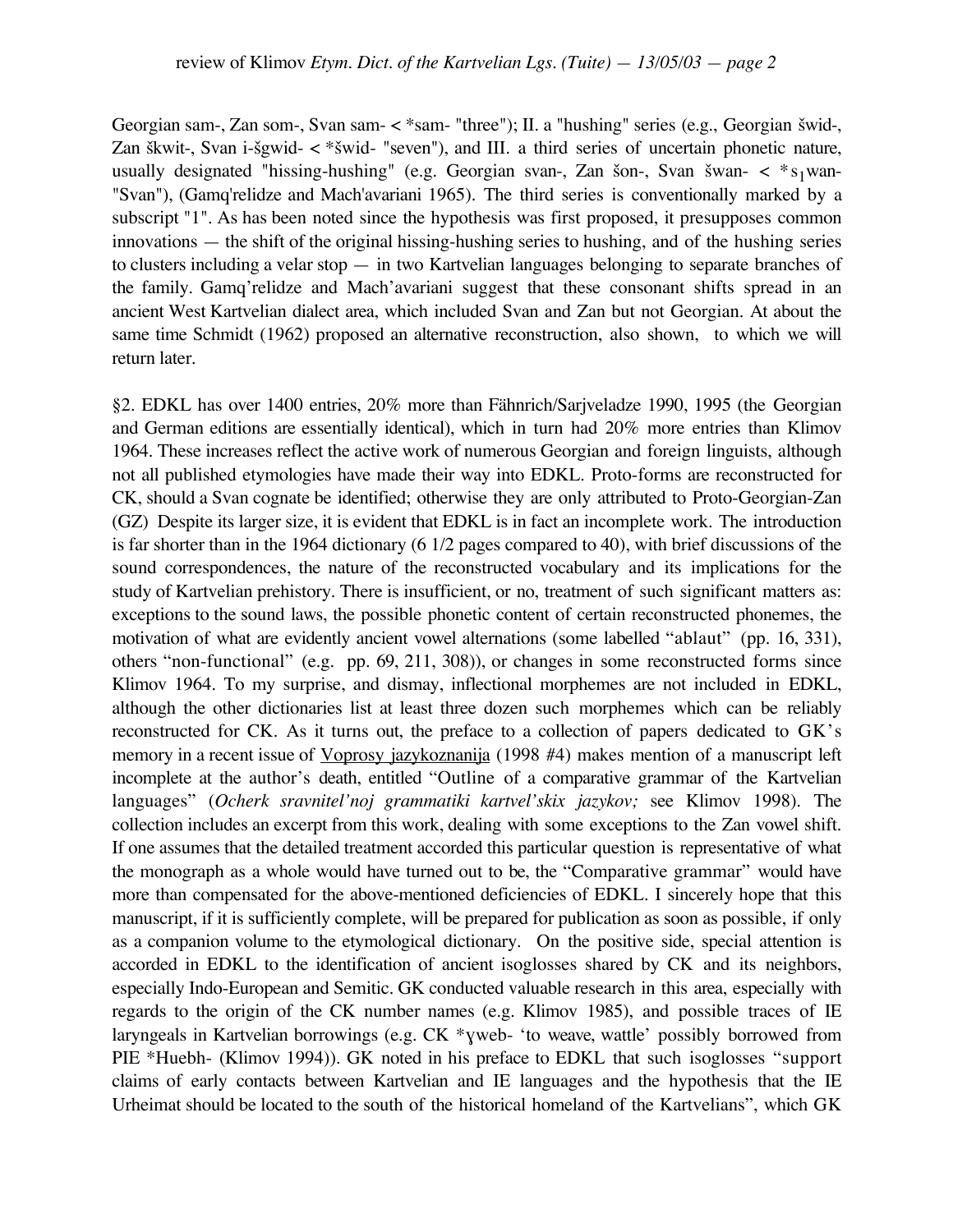locates somewhat to the south of of their present distribution (p. xii). The location of the IE homeland, of course, is that presented in Gamq'relidze and Ivanov (1984), a work Klimov endorsed on several occasions. The EDKL also contains much evidence for early loans to or from Armenian or the Northeast Caucasian languages. It is interesting to note that many of the possible Georgian or Zan loans to Armenian contained in the EDKL are expressives (e.g. pp. 22, 31, 108, 303, 324, 327). The Kartvelian-Northeast Caucasian isoglosses include several lexemes related to the cultivation of cereals (e.g. 40, 117-8, 132-3), which might reflect the role of Daghestan as a center of early agriculture in the Caucasus.

Kartvelologists will note the relatively frequent derivation of what are unitary lexemes in the modern Kartvelian languages from ancient compounds of a root followed by a "verbal extension", which typically undergoes vocalic alternation (e.g. CK \*c'ur- 'press, squeeze out', contained in the ablauting GZ roots \*c'r-ex-/-ix- 'twist, weave'; \*c'r-ed-/-id-/-d- 'filter, strain'). The possible presence of such suffixes was first signalled by H. Vogt (1947), and further developed by Gamq'relidze/Mach'avariani 1965. While, on the one hand, they bear a resemblance to the stem formants proposed for PIE by Émile Benveniste and others, a good proportion of the suffixes identified by GK occur in stems of a distinctly onomatopoetic or expressive nature (e.g. GZ \*px $ek'-i'k'$ - "scrape", \*dyl-ez/-iz "tear, rend (roughly)"), and as such might be more usefully compared to the "athematic metaphors" postulated for English by Richard Rhodes & John Lawler (1981) (e.g. snatch < *sn-* 'quickly' [cp. snap, snag, snip] + *-atch* 'come to hold' [cp. catch, latch]). In general, GK has paid greater heed than his predecessors to expressives, which make up a significant proportion of the vocabulary reconstructed to the GZ level in EDKL (e.g. pp. 37, 43, 76, 193, 200, 204, 267), and to the sound-symbolic shifts of voice and glottalization characteristic of these stems.

§3. Regrettably, I must temper my highly positive evaluation of the EDKL's contribution to Kartvelian studies with an expression of my disappointment at the poor quality of the English text. Awkward or ungrammatical phrases abound on every page, and some expressions are nigh uninterpretable unless back-translated to Russian. Far less easy to pardon are translations that are simply wrong (e.g. an Old Georgian quotation on p. 129 is rendered "my yoke is easy"; in reality it corresponds to the following phrase: "my burden is light"), or egregiously inadequate. The CK kinterms  $*_{51}i_{71}e_{-}$  (p. 181) and  $*$ kwis<sub>1</sub>l- (p. 217) are glossed "son-in-law, bridegroom" and "brother-in-law" respectively. In fact, the former term can refer to either daughter's husband or sister's husband (or more generally, a man marrying a woman from my family, village or clan), and the latter denotes specifically "wife's sister's husband". The existence of these lexemes in CK can be of invaluable help in reconstructing aspects of early Kartvelian social structure. The English equivalents given in EDKL, however, are useless, and even misleading. I doubt very much that a scholar as punctilious as GK would have allowed the dictionary to go to press in this state, had he lived long enough. (I note, for the record, that all of the examples given here are accurately translated in Klimov 1964). One would have expected far better quality control in the production of a book that retails at over US\$200.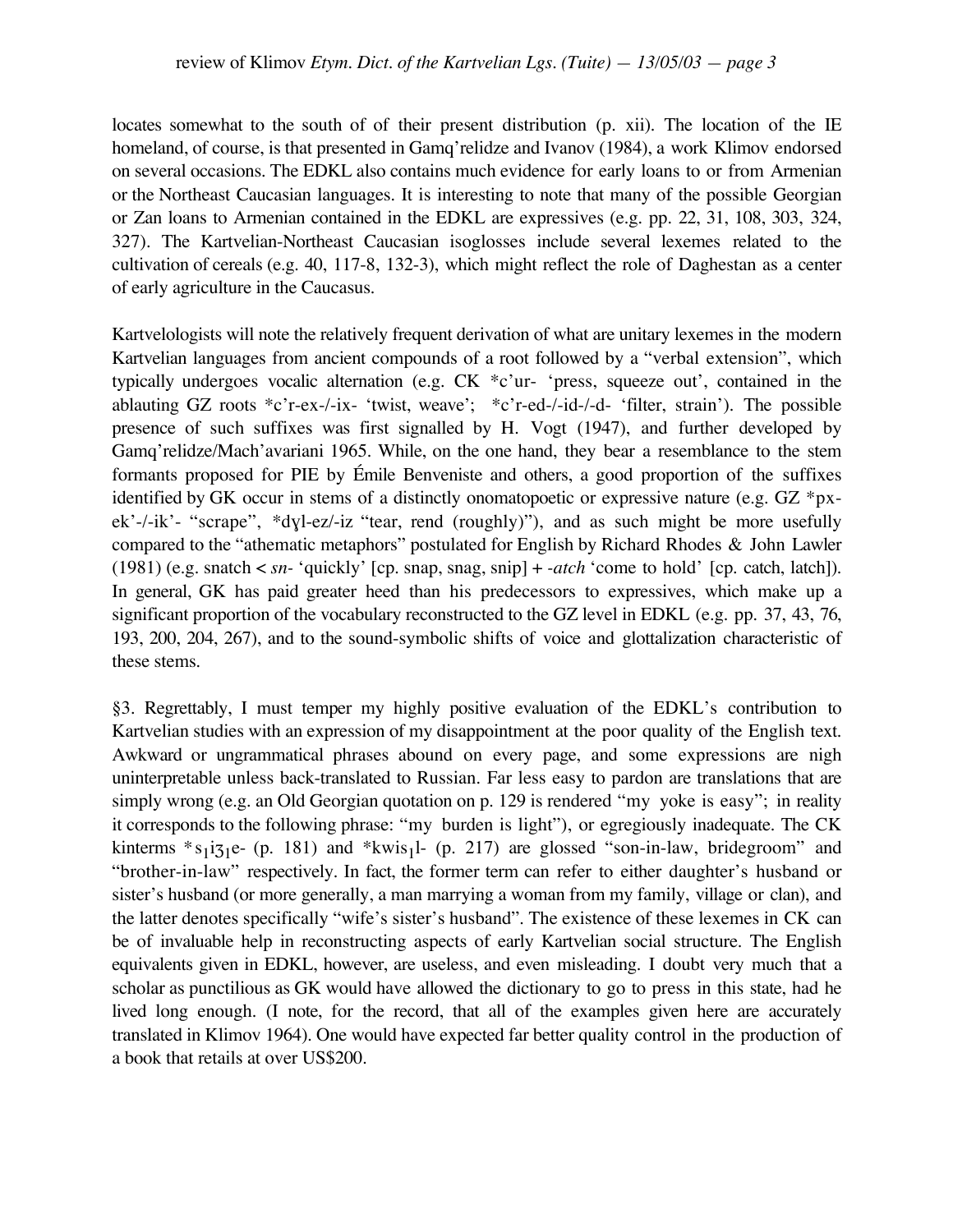§4. Where do we go from here? Shortly after the initial presentation of Mach'avariani's reconstruction of the CK consonants (subsequently incorporated into Gamq'relidze/Mach'avariani 1965), K-H. Schmidt (1962) proposed a quite different phonology for the proto-language, similar in important respects to that of the modern Zan languages (according to his hypothesis, the CK antecedents for the three series of cognates given above would be something like \*sam- "three", \*£kwid- "seven", and \*£wan- "Svan"). Schmidt's proposal has the virtues of not requiring a third series of sibilants and affricates unattested in any Kartvelian language, and of fitting the family tree without recourse to an early West Kartvelian dialect area, for which there is little corroborating evidence. The implications of this reconstruction have yet to be adequately explored, either for our understanding of the history of the Kartvelian family or for its contacts with other speech communities in the past. Manaster-Ramer (1994) has pointed to the potential relevance of Schmidt's work to research on the Nostratic hypothesis. (Also worthy of a closer look are the palatalized stops reconstructed for CK by Schmidt (op. cit.), and the laterals reconstructed by Fähnrich 1992). Another path of inquiry which has been underutilized, in my view, is internal reconstruction, especially of the outlier Svan. Even in those cases where no cognate has been identified in Georgian or Zan, I would include the roots of Svan ablauting verbs, for example, in a Kartvelian etymological dictionary. Their archaic root structure, reflecting the phonotactic constraints reconstructed for CK, implies strongly that they hark back at least to an early stage of Proto-Svan, and perhaps further (Tuite 1997: 36).

### References

Fähnrich, Heinz and Zurab Sarjveladze

1990 kartvelur enata et'imologiuri leksik'oni. Tbilisi: Tbilisi Univeristy Press. [German version: Etymologisches Wörterbuch der Kartwel-Sprachen. Handbuch der Orientalistik, 24. Bd. Leiden: Brill, 1995].

### Fähnrich, Heinz

1992 Eine Abweichung von den kartwelischen Sibilantenentsprechungen. Diachronica 9: 139- 144.

# Gamkrelidze, T. and V. Ivanov

1984 Indoevropejskij jazyk i indoevropejcy. Izdatel´stvo Tbilisskogo Universiteta.

#### Gamq'relidze, T. and G. Mač'avariani

1965 sonant'ta sist'ema da ablaut'i kartvelur eneb£i: saerto-kartveluri st'rukt'uris t'ip'ologia. Tbilisi: Mecniereba. [German version: Sonantensystem und Ablaut in den Kartwelsprachen, W. Boeder, tr. Tübingen: Günter Narr, 1982].

# Klimov, G. A.

- 1964 Etimologičeskij slovar' kartvel'skix jazykov. Moscow: Nauka.
- 1985 Zu den ältesten indogermanisch-semitisch-kartwelischen Kontakten im Vorderen Asien. *In* Sprachwissenschaftliche Forschungen. Festschrift für Johann Knobloch, edited by H. M. Ölberg & G. Schmidt, 205-210. Innsbruck: Amos.